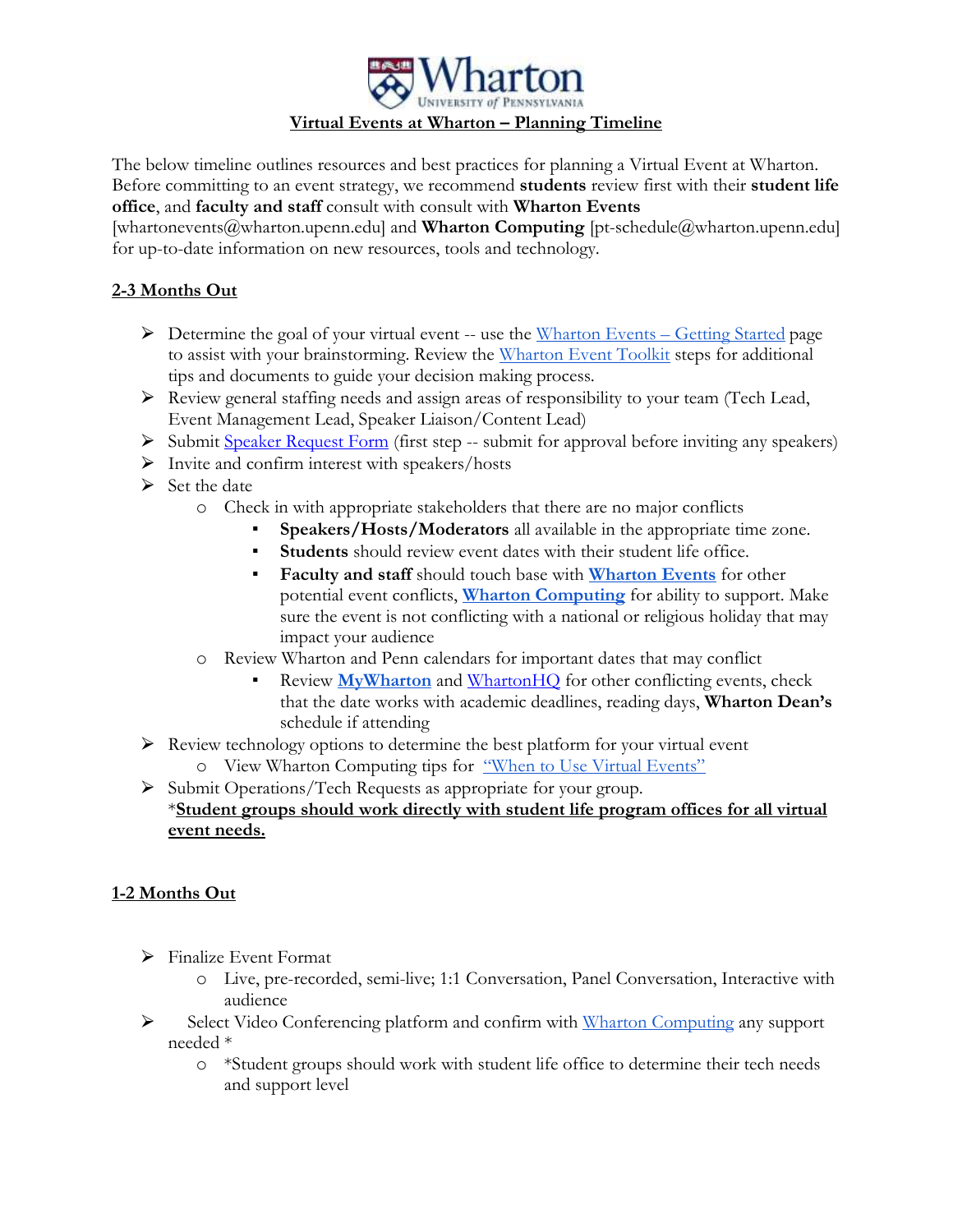

- ▶ Determine Event Management Platform if needed. Choose the Event Website platform, Invitation Method, RSVP System that are available to your group.
	- o Examples: Events HQ, Direct registration on video conferencing platform, thirdparty registration system (such as Eventbrite, Qualtrics, Google Forms)
		- Read more from Wharton Computing about [Virtual Meetings and Events](https://support.wharton.upenn.edu/help/virtual-meetings-and-events)
		- Contact [Wharton Events](mailto:whartonevents@wharton.upenn.edu) or your Program Office for consultation on options
- $\triangleright$  Gather assets
	- o Confirm speaker full name, title and organization
	- o Request short bio and high-resolution headshot
	- o Confirm [Media Release](https://marcomm.wharton.upenn.edu/event-tookit/wharton-media-release/)
	- o View the [Wharton Identity Kit](https://company-51807.frontify.com/d/EWFhKbT2J5mB/identity-kit#/templates-and-tools/virtual-event-kit) for Virtual Event Templates such as backing screens and holding slides, as well as University branding and logos.

# **3 Weeks Out**

- ⮚ Create event in Video Conference Platform
	- o See Wharton Computing [Virtual Meetings and Events](https://support.wharton.upenn.edu/help/virtual-meetings-and-events) guides for general tech information on system setup that may be adapted for any available platforms
- ▶ Determine Q&A format
- ⮚ Design and review any event marketing materials: event website, registration, confirmation emails
	- o Include information on how to access the event, when login information will be sent, proper time zone
		- Invitation (1 week prior to event)
		- Confirmation (automatically receive with registration is preference, includes event access details)
		- Reminder (1 day prior to event, reminder of access details)
		- Event is live in 30 (sent 30 minutes prior to start time, reminder with access)
- > Add to [MyWharton](https://mywharton.wharton.upenn.edu/s/) Calendar
- $\triangleright$  Add to [Life@Wharton](https://apps.wharton.upenn.edu/life) screens for additional advertisement to the Wharton community (Should select display date 2 weeks before event date)

## **2 Weeks Out**

- ⮚ Connect speakers and moderators via phone/email to review content of conversation; share via email basic technology requirements and plan for your event
- $\triangleright$  Finalize any graphics and branding holding slide, lower thirds
- $\triangleright$  Final invitation review

## **7 days Out**

⮚ Event Tech Run-through with your team members assigned to oversee IT and Event Management **(complete the following before sending any invitations)**